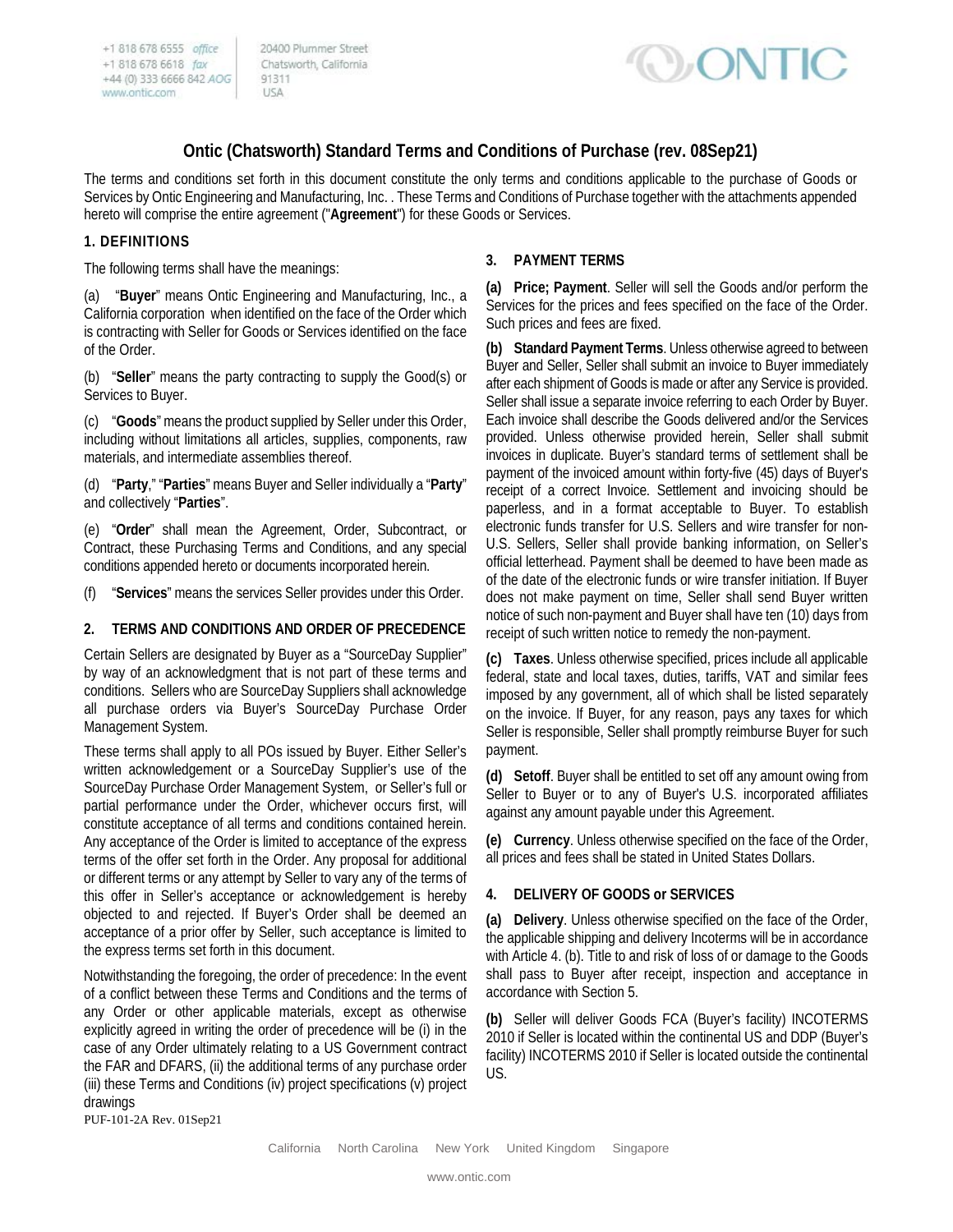20400 Plummer Street Chatsworth, California 91311 USA

**(c)** Time is of the essence with respect to delivery. Seller must immediately notify Buyer, in writing, of any actual or potential delay of the Order.

**(d)** If Seller fails to deliver the Goods and/or Services by the delivery date set forth on the face of this Order in the quantities or of the nature specified on the face of this Order or in a statement of work attached to this Order, Buyer may immediately terminate this Order, either in whole or in part, and may refuse to accept delivery of any Goods and/or Service specified in this Order or any attached statement of work and to return, at Seller's expense, all shipped Goods to Seller.

**(e) Anticipation of Delivery Schedule**. Unless otherwise agreed to in writing, Seller shall not make material commitments or production arrangements in excess of the amount or in advance of the time necessary to meet firm delivery schedules and those planned schedules that are within lead time. Unless specifically agreed to, in writing, Seller shall not deliver goods prior to the Buyer's requirement date.

### **5. PACKAGING, INSPECTION, ACCEPTANCE**

(a) Seller shall, at all times, comply with Buyer's written shipping instructions. Seller also shall be responsible for the proper packaging of the Goods supplied in accordance with the instructions in the Order, or if none are provided, Goods shall be packaged and identified in accordance with Aerospace Industry Standards (ASTM-D-3951- 98 and MIL-STD-2073) to allow for safe delivery of the shipment to its destination with no damage to the contents. The packaging shall be capable of multiple handling and storage periods at a minimum of one year in enclosed facilities without damage to the product. All wood boxes, wood skids, wood filler assemblies, wood dunnage assemblies, and wood pallets must be compliant to International Standards For Phytosanitary Measures No. 15 (ISPM-15). Buyer reserves the right to reject, at no cost to Buyer, any Goods damaged due to improper packing.

(b) A complete packing list shall be enclosed with all shipments. Seller shall mark containers or packages with necessary lifting, loading, and shipping information, including Buyer's Order, or contract number, item number, dates of shipment, and the names and addresses of consignor and consignee. Bills of lading shall include this Order number. All Goods shall strictly comply with all applicable specifications and shall be subject to inspection and test by Buyer and its customer at all times and places. If any inspection or test is made on the premises of Seller or its vendor, Seller, without additional charge, shall provide all reasonable facilities and assistance for the safety and convenience of the inspectors in the performance of their duties.

All Goods shall be subject to inspection and acceptance by Buyer regardless of whether Buyer has pre-paid for the Goods or if the Goods have been supplied according to any Incoterms. Upon inspection, any Goods which are found to be damaged, defective, non-merchantable, of insufficient quality, missing or accompanied by inaccurate certificates, or otherwise unacceptable shall be considered to be "**Nonconforming Goods**". Buyer may, at its option and without limiting **DONTIC** 

any of Buyer's other rights hereunder: (a) reject and return the Nonconforming Goods, in whole or in part, at Seller's sole risk and expense, for an immediate credit or refund from Seller; (b) reject and return the Nonconforming Goods to Seller, at Seller's sole risk and expense, for immediate repair or replacement; (c) accept the Nonconforming Goods at an equitable price reduction; (d) replace or correct the Nonconforming Goods and charge Seller all expenses incurred in connection with such replacement or correction; or (e) terminate all or part of this Order. Seller shall bear all risk of loss or damage to Nonconforming Goods, including without limitation Seller's labor and material costs, overhead and general and administrative expenses. Costs for reasonably repaired Components shall be at the sole discretion of Buyer. Seller may also be asked to reimburse Buyer for its administrative expenses resulting from Nonconforming Goods or any direct damages those non-confirming/non-delivered goods result in from the Buyer's customer.

(c) Payment for Goods and/or Services delivered hereunder shall not constitute acceptance thereof, and all payments against documents shall be made with a reservation of rights by Buyer for defects in Goods and/or Services, including, without limitation, defects apparent on the face thereof.

#### (d) ANY GOODS REJECTED SHALL BE CONSIDERED AS 'NOT DELIVERED'.

(e) Buyer's approval of Seller drawings, procedures, and or manuals, furnished by Seller shall in no way change Seller's obligation to deliver Goods in accordance with the requirements and specifications referenced in the Order, applicable laws and regulations, including, but not limited to FAA regulations.

(f) Buyer's failure to inspect the Goods shall neither relieve Seller from responsibility for such Goods which are not in accordance with the Order requirements and specification nor impose liabilities on Buyer therefor. The inspection or test of any Goods by Buyer shall not relieve Seller from any responsibility regarding defects or other failures to meet Order requirements and specifications, which may be discovered subsequently.

### **6. CHANGES**

(a) No amendment or modification to this Order shall be binding upon Buyer unless agreed upon in writing and signed by an authorized representative of Buyer.

(b) In the event Seller becomes aware of any ambiguity between any of the documents constituting this Order, Seller must consult Buyer for written resolution before proceeding with the Order.

(c) At any time, Buyer may request changes in the description, drawings, specifications, service requirements, quantity, time, or place of delivery, and/ or shipping and packing instructions relating to the Goods and/or Services by sending a written request to Seller. Seller shall have five (5) days from the date of receipt of such request to notify Buyer in writing whether: (i) it accepts such request without modification to delivery time and/or price of Goods and/or Services; or (ii) Seller accepts such request with a modification to delivery time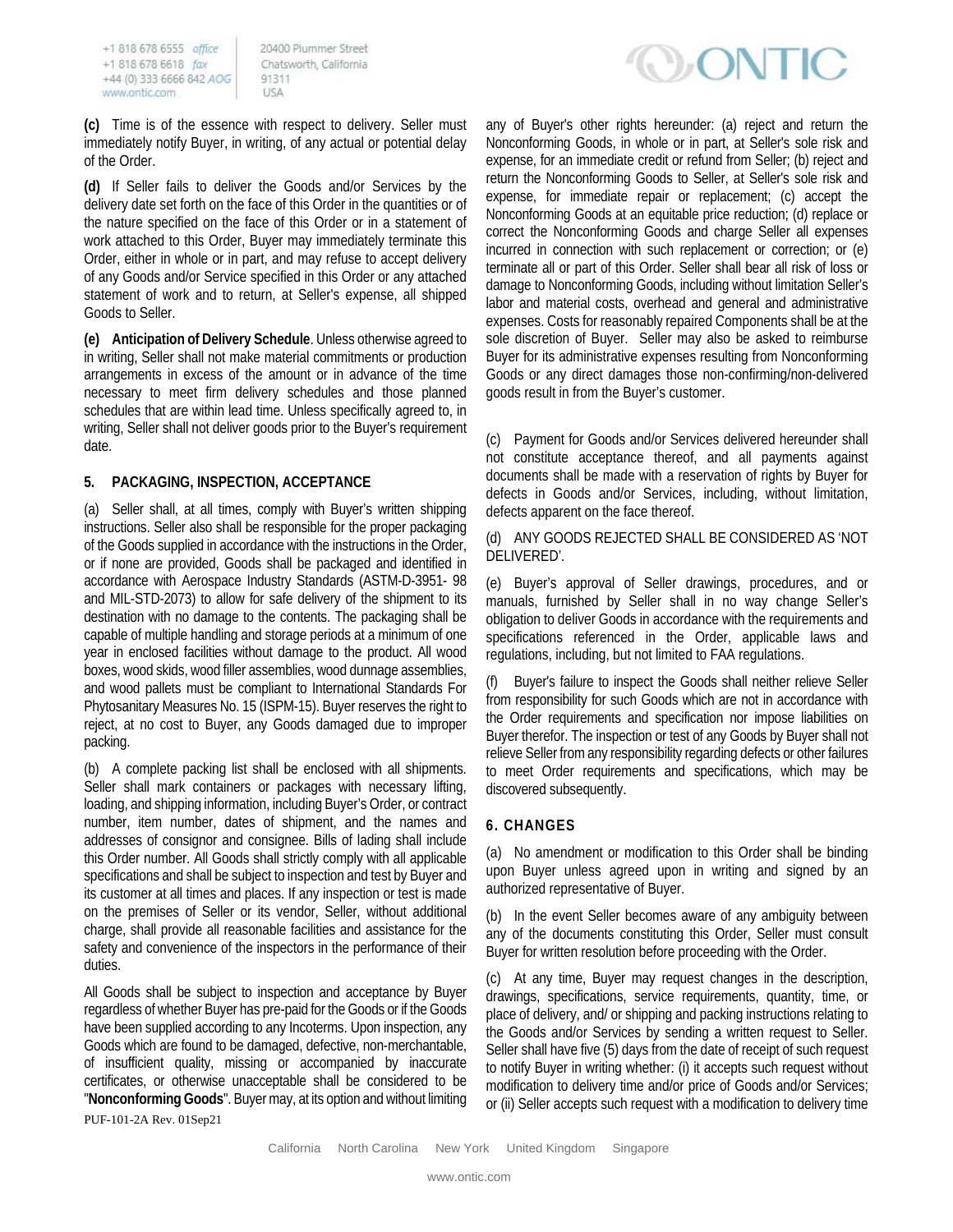20400 Plummer Street Chatsworth, California 91311 A2U

and/or price of Goods and/or Services; or (iii) Seller does not accept such request.

(d) If Seller advises Buyer that it accepts the modification in delivery time and/or price of Goods or Services, Seller and Buyer shall agree to an equitable adjustment in the delivery time and/or price, as applicable. In the event Seller and Buyer are unable to agree to such equitable adjustment, then Buyer may elect to either proceed with the Order un-amended or terminate the Order.

(e) If Seller advises Buyer that it does not accept any or all of the requested changes within the five (5) day period described in clause (c), then Buyer may terminate this Order. If Buyer does not terminate this Order, then this Order shall remain in full force and effect, unamended. If Buyer does not receive written notification from Seller within such five (5) day period, Seller shall be deemed to have accepted the request with no modification to delivery time and/or price of Goods and/or Service.

## **7. STOP ORDER**

Buyer may at any time and by written Order to Seller require Seller to stop all, or any part of, the Goods or Services being provided hereunder for a period not to exceed ninety (90) days ("**Stop Order**"). Upon receipt of the Stop Order, Seller will immediately comply with the terms of the Stop Order and will take all reasonable steps to minimize the incurrence of costs allocable to the Goods covered by the Stop Order. Within the ninety-day period, Buyer will either (i) cancel the Stop Order; or (ii) terminate the Goods covered as provided in the Termination provisions of this Order. If the Stop Order is canceled or the ninety-day period expires, Seller shall resume Goods and an equitable adjustment as to cost and/or schedule shall be made in accordance with the Changes provision.

## **8. RECORDS**

Unless a longer period is specified in this Order or by law or regulation, Seller shall retain all records related to this Order for seven (7) years from the date of final payment received by Seller. Records related to this Order include, but are not limited to, financial, proposal, procurement, specifications, production, inspection, test, quality, shipping and export, and certification records. At no additional cost, Seller shall timely provide access to such records to the US Government and/or Buyer upon request.

### **9. QUALITY STANDARDS**

(a) Seller shall implement and maintain a quality program acceptable to Buyer for the Goods delivered under this Order. When requested, Seller shall submit to Buyer, for Buyer's approval, the quality program documentation, including Seller's procedures, instructions, practices, processes, and other documents. Seller will have the continuing obligation to immediately notify Buyer of a change or deviation from Seller's approved quality program and to notify Buyer of Goods delivered during such change or deviation.

(b) Seller agrees to use only experienced, trained and qualified employees in the performance of its obligations under this



Agreement and all Services performed must be of first-class quality and workmanship.

(c) Buyer, its customers and its higher-level contractors, including government agencies, will have the right to audit and/or inspect Seller's and its suppliers' manufacturing facilities, processes, inspection systems, quality assurance systems, data, and equipment as may be related to the Goods furnished under this Order.

(d) Upon request, Seller shall, where applicable, submit test specimens (e.g., production method, number, storage conditions) for design approval, inspection, investigation, or auditing.

(e) Seller must have prior approval of Buyer for any change to the product configuration, including engineering design and fabrication processes for Goods covered by this Order or any previous POs.

(f) Seller shall ensure that all of its subcontractors are provided with any and all applicable requirements, specifications and standards required by Buyer, its Customers or regulatory authorities, with respect to the Goods furnished under this Order.

(g) Seller shall report immediately to Buyer any known malfunctions, defects and/or un-airworthy conditions with respect to defect and/or un-airworthy condition.

(h) Seller shall notify Buyer of any product that does not conform to the specifications described or referenced by Buyer on this Order. Seller shall obtain approval from Buyer in regard to disposition of any such nonconforming Goods.

Seller shall notify Buyer of any change in Goods, design, materials, process, suppliers, manufacturing facility location and, unless otherwise indicated, shall obtain Buyer's prior written approval of any such changes.

(j) Ontic Supplier Quality Assurance Requirements (SQAR) US (PUF-101-3) at <http://www.ontic.com/ontic-resources> are hereby incorporated into, and as a condition of, this Order.

### **10. GOODS WARRANTY**

Without limiting any warranties that may otherwise be associated with the Goods, including without limitation, implied warranties and warranties stated in any of Seller's documentation in favor of Buyer, Seller expressly warrants to Buyer that all Goods (a) will conform to all specifications, drawings, designs, quality control plans, and any other descriptions made available to Buyer by Seller; (b) will be free from defects in design, material and workmanship; (c) shall be merchantable; (d) shall be fit for the intended purpose; (e) will comply with all applicable laws and regulations; (f) will not infringe any patent, patent application or any other intellectual property rights of any third party; and (g) will be free and clear of any and all encumbrances of whatsoever kind and nature. Goods not in compliance with this Goods Warranty clause shall be considered "Non-Conforming Goods" with all the rights and remedies afforded therein. All warranties are transferrable to Buyer's ultimate end user/end customer.

### **11. SERVICES WARRANTY**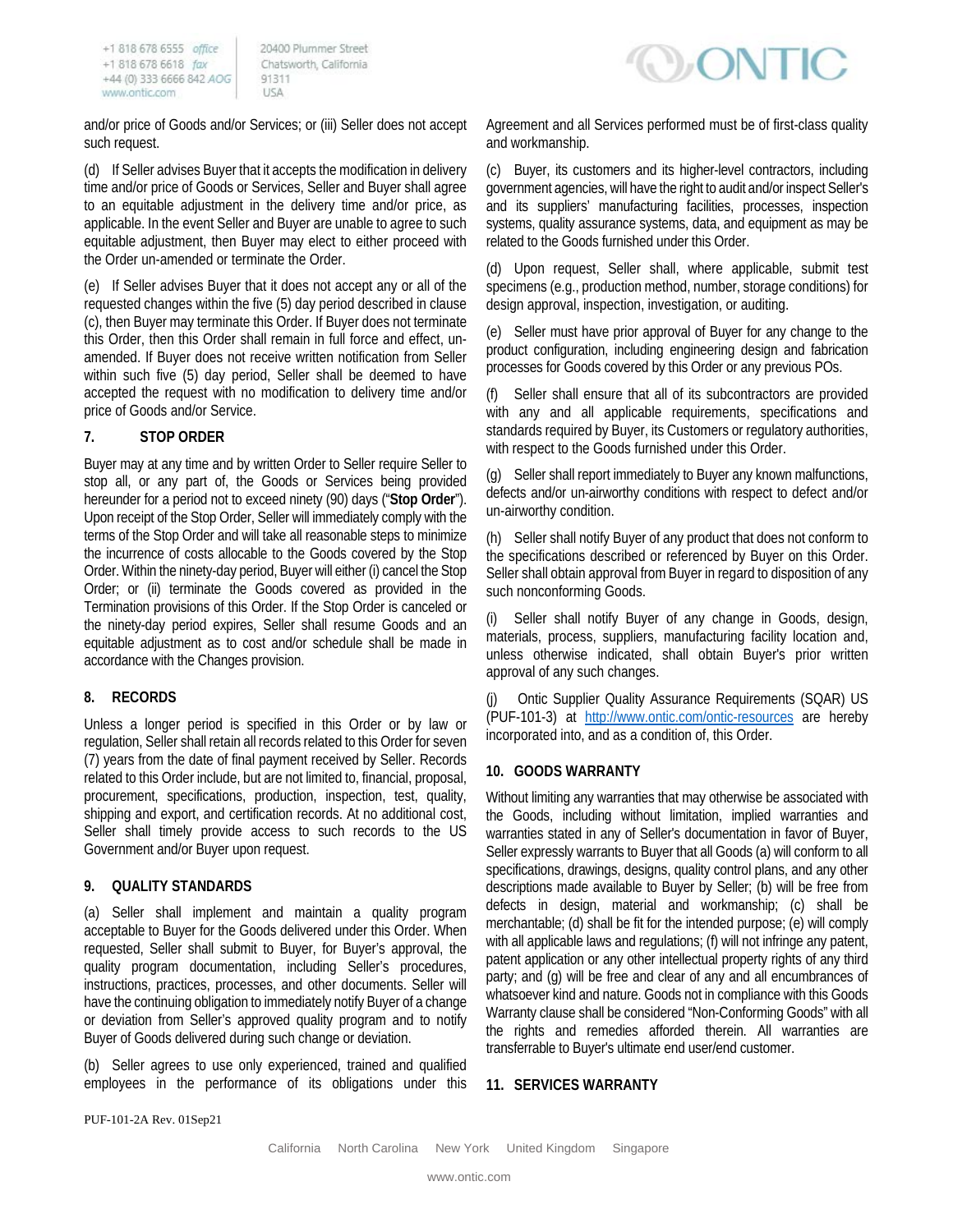20400 Plummer Street Chatsworth, California 91311 A2U

Without limiting any warranties that may otherwise be associated with the Services, including without limitation, implied warranties and warranties stated in any of Seller's documentation in favor of Buyer, Seller expressly warrants to Buyer that it shall perform the Services (a) in a professional and workmanlike manner in accordance with the highest industry standards; (b) in accordance with all specifications, drawings, designs, quality control plans, and any other descriptions made available to Buyer by Seller; (c) in compliance with all applicable laws and regulations; and (d) in such a manner as to not infringe upon any patent, patent application or other intellectual property rights of any third party. All warranties are transferrable to Buyer's ultimate end user/end customer.

## **12. INSURANCE**

(a) Seller shall provide, pay for, and maintain in full force and effect the insurance outlined here for coverages at not less than the prescribed minimum limits of liability, covering Seller's activities, those of any and all subcontractors, or anyone directly or indirectly employed by any of them, or by anyone for whose acts any of them may be liable.

Commercial General Liability:

- \$1,000,000 each occurrence;
- \$2,000,000 general aggregate with dedicated limits per project site

• \$2,000,000 products and completed operations aggregate Automobile Liability:

• \$1,000,000 combined single limit each accident Workers' Compensation: Statutory Limit

Employer's Liability

- \$1,000,000 each occurrence bodily injury
- \$1,000,000 disease each employee
- \$1,000,000 disease policy limit

Umbrella/Excess Liability

• \$3,000,000 combined single limit and annual aggregate Contractor's Pollution Liability

• \$1,000,000 each occurrence; \$3,000,000 annual aggregate

(b) If Seller provides products for incorporation into, or services on, aircraft or aircraft engines, parts or components, Seller also shall provide, pay for, and maintain in full force and effect Aviation Liability including Premises, Products, Completed Operations and Contractual Liability in an amount of not less than \$25,000,000 per occurrence/annual aggregate for products/completed operations, covering Seller's activities, those of any and all subcontractors, or anyone directly or indirectly employed by any of them, or by anyone for whose acts any of them may be liable.

(c) Upon Buyer's request Seller will provide to Buyer a certificate of insurance naming Buyer as additional insured and certifying that at least the minimum coverages required here are in effect and specifying that the liability coverages are written on an occurrence form and that the coverages will not be canceled, non-renewed, or



materially changed by endorsement or though issuance of other policy(ies) of insurance without 30 days advance written notice to Buyer. All coverages required of Seller will be primary over any insurance or self-insurance program carried by Buyer and shall include a waiver of subrogation. Failure of Buyer to demand such certificate will not be construed as a waiver of Seller's obligation to maintain such insurance.

### **13. INDEMNIFICATION**

Seller shall defend, indemnify, and hold Buyer and all of its directors, officers, employees, agents and representatives harmless from and against any and all claims, costs, damages, demands, expenses, losses, suits or proceedings, including legal fees, direct, incidental and third party damages arising out of or in connection with: (a) any claim that the Goods or Services or any part thereof, infringe any patent, copyright, trade-mark, industrial design, trade secret or other intellectual property right or any contractual right or obligation; (b) any breach by Seller of any of its representations, warranties or covenants in this Order; (c) Seller's negligence, willful misconduct, or breach of the terms of this Order; (d) any violation by Seller, or its employees or subcontractors of any applicable governmental laws, rules, ordinances or regulations; (e) any claim by or on behalf of Seller's employees or subcontractors for salary, wages, benefits or other compensation, as well as any fines, penalties and interest for or by reason of or in any way arising out of Seller's failure to deduct, withhold, or contribute any amount in respect of withholdings, premiums, contributions or payments for which Seller is responsible in respect of its employees or subcontractors; and (f) any breach of Section 25 (Confidentiality) except to the extent any of such liability results from Buyer's sole negligence. Buyer shall not enter into any settlement agreement that contains any admission of liability on the part of Seller.

### **14. TERMINATION**

**(a) Convenience**. Buyer shall have the right, at any time, upon written notice to Seller, to terminate all or any portion of the Goods ordered under this Order. Upon receipt of notice to terminate, Seller shall discontinue all work under this Order in accordance with the conditions as stated in the notice. Buyer shall reimburse Seller for work performed and reasonable, proven direct costs incurred up to the effective date of termination. No profit shall be allowed. Within 30 days of the termination notice, Seller must submit a claim, with supporting documentation, for direct costs incurred. Failure to timely submit a claim will result in waiver of the claim.

**(b) Default.** Buyer may (a) by written notice of default to Seller, terminate the whole or any part of any Order in any one of the following circumstances: (i) if Seller fails to perform or deliver the Goods or Services within the time specified in the Order or any extension Buyer grants thereof; or (ii) if Seller fails to perform any of the other provisions of any Order, or so fails to make progress as to endanger performance of any Order in accordance with its terms, and in either of these two circumstances does not cure such failure within a period of fifteen (15) calendar days after receipt of Buyer's notice or such longer period as Buyer may authorize in writing; and (b) upon such termination, procure, Goods or Services similar to those terminated, in which case Seller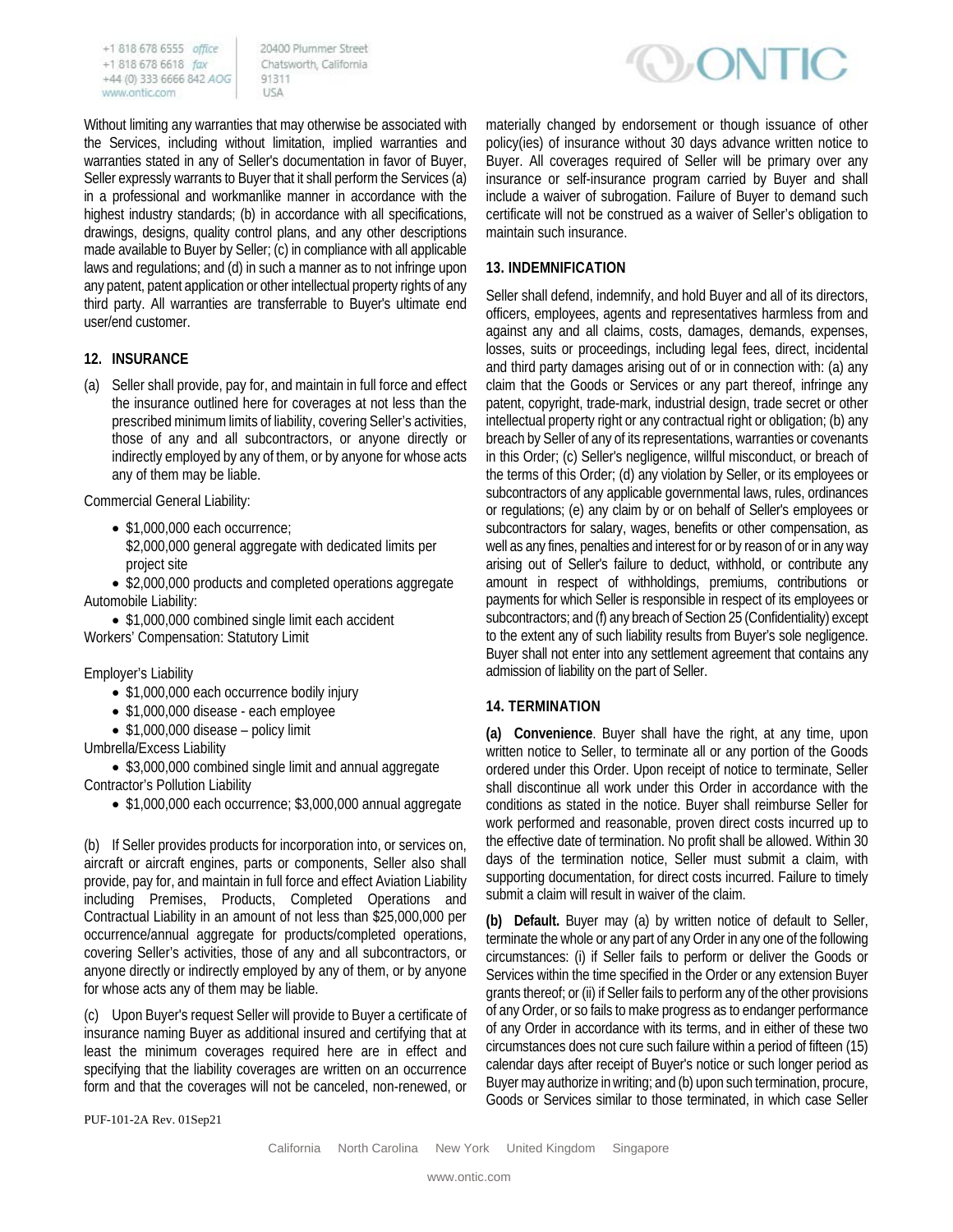20400 Plummer Street Chatsworth, California 91311 USA

shall be liable for all cost of cover incurred by Buyer. In the event of partial termination, Seller shall continue performance of such Order to the extent not terminated. As an alternate remedy, and in lieu of termination for default, Buyer, at its sole discretion may elect to (1) extend the schedule; and/or (2) waive deficiencies in Seller's performance, in which case an equitable reduction in the Order price shall be negotiated. The rights and remedies of Buyer provided in this Order shall not be exclusive and are in addition to any other rights and remedies provided by law, in equity or under any Buyer Order. In the event Buyer wrongfully terminates this Order for default, in whole or in part, such termination becomes a termination for convenience under this Article.

**(c)** Seller's obligations under the warranty, patent and confidentiality provisions of this Order shall survive termination.

### **15. FORCE MAJEURE**

Neither Buyer nor Seller shall be in default of the Order for any delay or failure to perform due to acts of government, court Order, civil unrest, sabotage, adverse weather conditions, fire, force of nature, utility failure, or other similar act or event beyond the parties' reasonable control and without the parties' fault or negligence. The party claiming relief herein shall give prompt notice to the other party, together with all necessary information with respect to the circumstances. Notwithstanding the above, Buyer may, by notice in writing, terminate any Order without liability if the actual delivery date will or is likely to extend beyond the scheduled delivery date by more thirty (30) calendar days.

### **16. SECURITY; C-TPAT**

(a) Seller's non-U.S. locations involved with the manufacture, warehousing, shipment, or delivery to U.S. agree to (1) review and use commercially reasonable efforts to comply with C-TPAT, (2) develop and implement security procedures ("**Security Plan**") consistent with C-TPAT, AEO, or similar program criteria, and (3) provide, upon Buyer's request, (i) a copy of the Security Plan; (ii) the certification number if Seller is certified by a supply chain security program (e.g., CTPAT Status Verification Interface); (iii) any changes to its certification status; and (v) the completion of a supply chain security questionnaire.

(b) Seller agrees to contact Buyer upon knowledge of any known or suspected security breach affecting the Goods (contraband, smuggling, threatening or suspicious activities detected, tampered container, trailer, lock, or seal including a seal broken during a customs inspection).

### **17. WORK PERFORMED ON BUYER'S PREMISES**

If Seller's work under this Order involves operations by Seller on the premises of Buyer or Buyer's customer or access to Buyer's systems or its computers, then:

(a) Seller shall comply with all of Buyer's safety and security procedures and shall take all necessary precautions to prevent the occurrence of any injury to person or property during the progress of



such work. As permitted by applicable law, Buyer reserves the right to deny any of Seller's employees, agents or subcontractors access to its or its customer's premises and/or systems for any reason in Buyer's sole discretion.

(b) Seller represents and warrants that it will use reasonable endeavors to ensure that all of its employees who will perform work under this Order on Buyer's or its customer's premises are free from illegal drugs. In the event that Seller has reason to suspect that any employee performing work under this Order on Buyer's or its customer's premises is using illegal drugs, Seller agrees to take immediate steps to remove such employee from Buyer's or its customer's premises and ensure that the employee does not continue to perform work under this Order. The term "illegal drugs" does not include the use of a controlled substance pursuant to a valid prescription. The prescription medication must not prevent the employee from performing competent and safe work.

(c) As permitted by applicable law, Seller represents and warrants that it will conduct a criminal convictions records investigation of its employees through the use of an approved third-party background check vendor before they are assigned to work on any Order that requires that employee to enter Buyer's or its customer's premises. Where Seller is located in the UK, such investigation shall, at a minimum, take the form of a Criminal Record Check (CRC) and be in accordance with the UK Rehabilitation of Offenders Act (1974).

(d) Seller shall include this provision in any subcontract placed pursuant to this Order where the subcontractor will perform work on Buyer's or its customer's premises.

## **18. ENVIRONMENTAL MATTERS**

(a) Seller covenants that the Goods (1) comply with all laws governing the management, handling, shipping, import, export, notification, registration or authorization of chemical substances such as the Montreal Protocol, the Stockholm Convention on Persistent Organic Pollutants, the US the Toxic Substances Control Act , the European Union's Restrictions on Hazardous Substances and REACH legislation and other comparable chemical regulations (collectively, "**Chemicals Legislation**"); and (2) can be used as contemplated by Buyer in full compliance with the Chemicals Legislation. Upon request Seller shall provide, subject to reasonable protection of Seller's confidential business information, the chemical composition of the Goods and any other relevant information regarding the Goods, including without limitation, test data and safe use and hazard information.

(b) If Seller is located outside of the U.S. and is shipping Goods into the U.S., regardless of which party is the importer of record, Seller agrees to comply with the import restrictions contained in section 13 of the Toxic Substance Control Act (TSCA) 15 U.S.C. 2601 et seq., provide the appropriate TSCA Certification required under 19 CFR 12.121, and be responsible for any fines or liabilities resulting from breaches of this provision. This provision shall survive termination of this Order.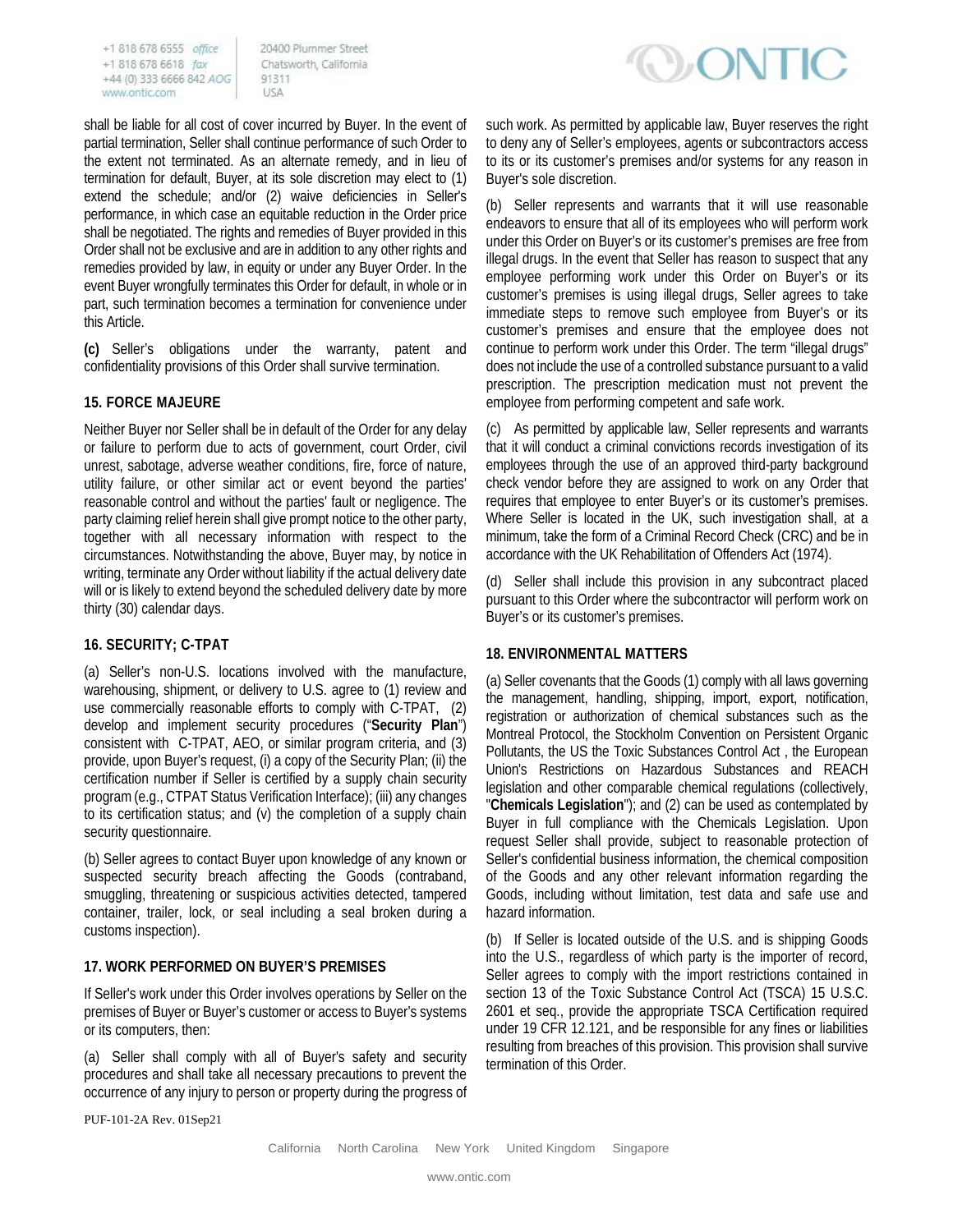20400 Plummer Street Chatsworth, California 91311 USA

(c) Seller covenants that it has included requirements substantially similar to the covenants in clauses (a) and (b) above in all subcontracts it enters into related to the fulfillment of this Order.

(d) When Seller ships Goods to Buyer, Seller shall provide with the Goods, in the language(s) of the location(s) where the goods are delivered to Buyer or Buyer's designee, (i) safe use instructions; (ii) hazard communication, safe transport and labelling information; (iii) compliance and certification documentation; and (iv) for chemical substance and mixtures, safety data sheets (MSDS/SDS). For each such material, identification shall reference the stock or part number of the delivered Goods

#### **19. COUNTERFEIT GOODS**

The following definitions apply to this Section:

(a) "**Counterfeit Goods**" means Goods that are or contain unlawful or unauthorized reproductions, substitutions, or alterations that have been knowingly mismarked, misidentified, or otherwise misrepresented to be an authentic, unmodified part from the original manufacturer, or a source with the express written authority of the original manufacturer or current design activity, including an authorized aftermarket manufacturer. Unlawful or unauthorized substitution includes used Goods represented as new, or the false identification of grade, serial number, lot number, date code, or performance characteristics.

(b) "**Suspect Counterfeit Goods**" means Goods for which credible evidence (including, but not limited to, visual inspection or testing) provides reasonable doubt that the Good part is authentic.

(c) "**Obsolete item**" means any part, component, sub-component or other deliverable hereunder, that is no longer in production by the OCM/OEM or an aftermarket manufacturer that has been provided express written authorization from the current design activity or original manufacturer.

(d) Seller shall not deliver Counterfeit Goods or Suspect Counterfeit Goods to Buyer under this Contract. Seller shall immediately notify Buyer with the pertinent facts if Seller becomes aware that it has delivered Counterfeit Goods or Suspect Counterfeit Goods.

(e) Seller shall only purchase products to be delivered or incorporated as Goods to Buyer directly from the Original Component Manufacturer (OCM)/Original Equipment Manufacturer (OEM), or through an OCM/OEM authorized distributor chain or other source with the express written authority of the OCM/OEM. Seller may only use another source if (i) the foregoing sources are unavailable, (ii) Seller's inspection and other counterfeit detection and avoidance risk mitigation processes will be employed to ensure the authenticity of the Goods, and (iii) Seller obtains the advance written approval of Buyer.

(f) Seller shall maintain an adequate counterfeit detection and avoidance risk mitigation processes in accordance with industry recognized standards and with any other specific requirements identified in this Contract.



(g) In the event that Goods delivered under this Contract constitutes or includes Counterfeit Goods, Seller will, at its sole expense, promptly replace such Counterfeit Goods with genuine Goods conforming to the requirements of this Contract. Notwithstanding any other provision in this Contract, Seller shall be liable for all costs relating to the remediation of Counterfeit Goods.

#### **20. CONFLICT MINERALS**

(a) Seller will not supply Goods that contain Conflict Minerals. "**Conflict Minerals**" is defined as tin, tantalum, tungsten and gold (the Conflict Minerals or 3TG) originating in the Democratic Republic of the Congo (DRC) and the adjoining countries of Angola, Burundi, the Central African Republic, the Republic of the Congo, Rwanda, South Sudan, Tanzania, Uganda and Zambia (the Covered Countries).

(b) If Seller has reason to believe its Goods contain Conflict Minerals Seller will immediately notify Buyer in writing providing a description of the Goods containing or believed to contain Conflict Minerals, date of supply, lot codes, part or serial numbers or other identifying characteristics and all other relevant information necessary to identify when and where the Goods were provided, type of mineral and the believed country of origin of the Conflict Mineral. In addition, Seller will have internal process and procedures that determine if their products contain Conflict Minerals and if so, implement supply chain due diligence processes to identify sources of these minerals and support efforts to eradicate the use of Conflict Minerals which directly or indirectly finance or benefit armed groups in the Covered Countries.

#### **21. INTELLECTUAL PROPERTY**

(a) Except as specifically set forth in writing and signed by both parties, Buyer shall retain control and ownership of all ideas, discovery, inventions, improvements, designs and processes, or other intellectual property owned, controlled or possessed by Buyer prior to the issuance of this Order. All Proprietary Data, tools, drawings, schematics, and other intellectual property owned by Seller at the commencement of performance hereunder, shall remain the property of Seller.

(b) Buyer hereby grants Seller a limited, revocable, paid-up license to use the drawings, specifications and other data and intellectual property (collectively, "**Data**") furnished to Seller hereunder for the sole purpose of Seller's performance under this Order. All Data is the property of Buyer, whether or not it is marked with a restrictive legend, and shall not be used, disclosed to others or reproduced for any other purpose without the prior written consent of Buyer, provided, however, Seller may provide Data hereunder to Seller's contractors for the sole purpose of enabling Seller's contractors to assist Seller in performing this Order. This license is non-assignable, and this license is terminable with or without cause by Buyer at any time.

(c) Seller shall, as promptly as practicable after becoming aware that any Buyer Data in its care, custody or control is lost, destroyed,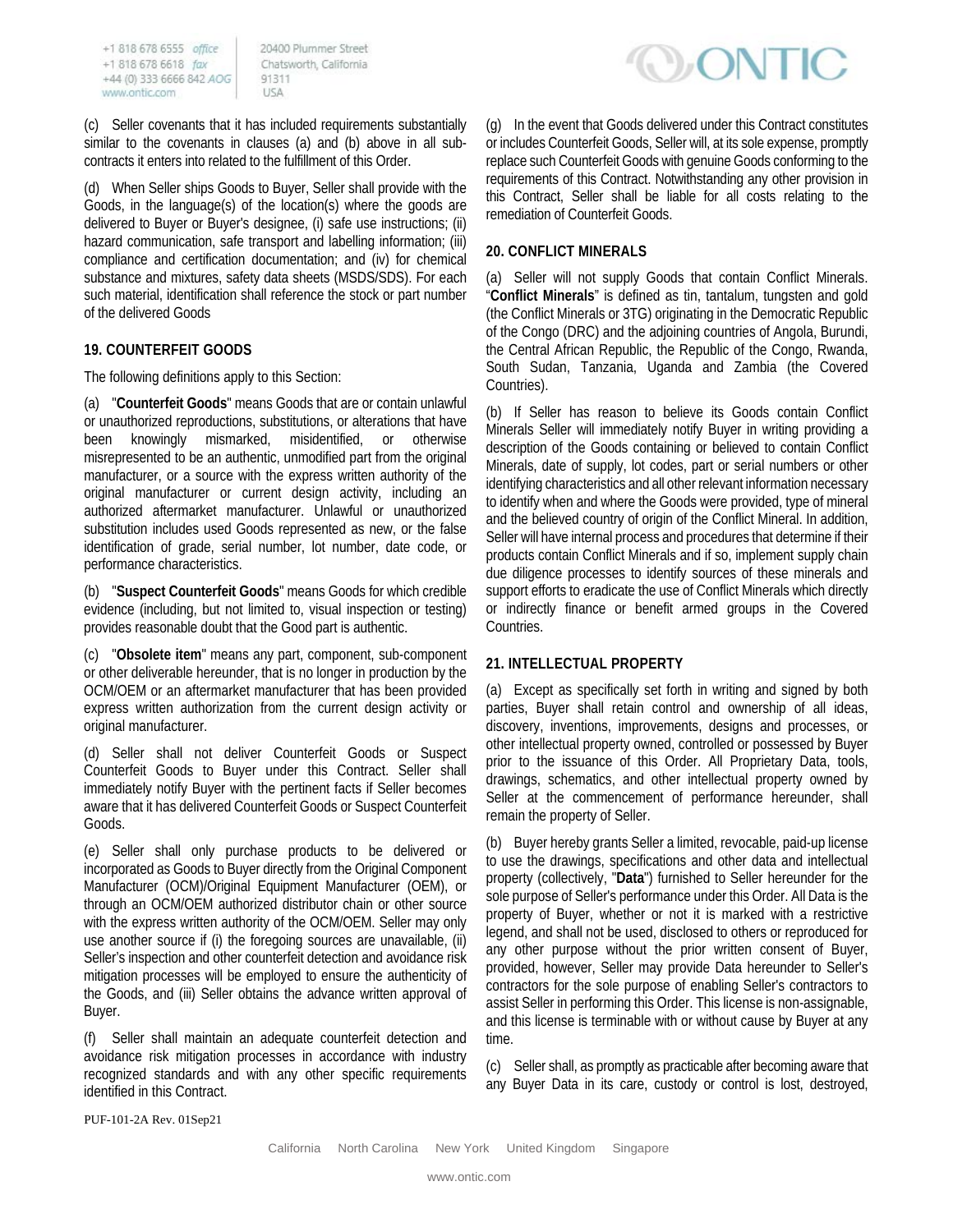20400 Plummer Street Chatsworth, California 91311 USA

damaged, defective or deficient, notify Buyer of the event or condition in writing and Seller shall be held responsible for same.

(d) Seller hereby grants to Buyer, and Buyer's subcontractors and customers, in connection with the use, offer for sale, or sale of products provided to or work being performed for Buyer, an irrevocable, nonexclusive, paid-up worldwide license under any and all intellectual property (domestic or foreign), including patents, copyrights, industrial designs or mask works owned or controlled by Seller at any time or licensed to Seller, provided such a sublicense does not breach the license to Seller.

(e) Seller, in consideration of Buyer's furnishing of such Information and/or design funding, agrees that it will not use or assist others in using such Information to develop (including obtaining a Parts Manufacturing Approval (PMA) from the Federal Aviation Administration (FAA) pursuant to Part 21.303 of the Federal Aviation Regulations (FAR) or sell such items, or parts thereof) to anyone other than Buyer, either as production, spare or repaired items, without Buyer's prior written consent.

#### **22. BUYER FURNISHED PROPERTY**

Buyer may, by written notice, provide to Seller property owned by either Buyer or its customer ("**Furnished Property**"). Furnished Property shall be used only for performance under this Order. Title to Furnished Property shall remain with Buyer or its customer as applicable. Seller shall clearly mark (if not so marked) all Furnished Property to show its ownership. Except for reasonable wear and tear, Seller shall be responsible for, and shall promptly notify Buyer of, any loss or damage to Furnished Property. Without additional charge, Seller shall manage, maintain, and preserve Furnished Property in accordance with applicable law, the requirements of this Order and good commercial practice. At Seller's request, and/or upon completion of this Contract, Seller shall submit, in an acceptable form, inventory lists of Furnished Property and shall deliver or make such other disposal as may be directed by Buyer.

Seller shall not scrap any Furnished Property without written consent.

Any Buyer Furnished Property shall be subject to the terms of QCF-106-15 Supplier Tooling Loan Agreement located at http://www.ontic.com/ontic-resources.

#### **23. EXPORT COMPLIANCE**

(a) Unless Buyer otherwise agrees in writing, Seller will be the importer/exporter of record of the Goods and Seller will be responsible for obtaining all necessary import/export licenses, permits and other required authorizations. All delivered items (including technical data) shall at all times be subject to all applicable import and export regulations including, without limitation, the U.S. Export Regulations, International Traffic in Arms Regulations of the U.S., and applicable U.S. Customs Regulations. Seller will not dispose of USA-origin items furnished by Buyer (including technical data) other than in and to the country of ultimate destination specified in the Order, government license(s), and authorization(s), except as law and regulation permit. Without limiting the foregoing, Seller shall



apply for any applicable export authorizations required for the delivery of any Goods, Services or technical data under an Order.

(b) Seller shall strictly comply with all applicable export control laws and regulations, including without limitation the United States Department of State International Traffic in Arms Regulations ('**ITAR**') and the United States Department of Commerce Export Administration Regulations ('**EAR**') and shall retain documentation evidencing such compliance. Seller shall allow Buyer access to such documentation, for the purposes of auditing Seller's compliance with this clause (b).

(c) Seller shall immediately notify Buyer in writing if it or any parent, subsidiary or affiliate: (i) is or becomes listed on any Excluded or Denied Party List of an agency of the U.S. Government or on the consolidated list of asset freeze targets designated by the United Nations, European Union, and United Kingdom; or (ii) if it has had its export privileges denied, suspended, or revoked in whole or in part by any U.S. Government agency.

(d) In the event Seller breaches any of the provisions of this Section 23, Seller shall indemnify Buyer with respect to all losses, damages, claims, compensation, awards, expenses (including without limitation legal fees), fines and judgments incurred by Buyer as a result or as a consequence of such breach. This obligation shall survive termination of this Order.

(e) Subject to the ITAR and the EAR, only U.S. citizens and permanent resident aliens (green card holders) may have access to said items, data and/or services without the authority of a U.S. Government export license, agreement or applicable exemption or exception. Seller agrees that it will not transfer any export controlled item, data, or service, to include transfer to foreign persons employed by or associated with, or under contract to Seller or Seller's lower-tier suppliers, without the authority of a U.S. Government export license, agreement or applicable exemption or exception.

(f) If Seller is engaged in the business of either exporting or manufacturing (whether exporting or not) defense articles or furnishing defense services, Seller represents that it is registered with the Office of Defense Trade Controls, as required by the ITAR, and that it maintains an effective export/import compliance program in accordance with the ITAR.

(g) Where Seller is a signatory under an Ontic export license or export agreement, (e.g. TAA, MLA), Seller shall provide prompt notification to the Ontic Procurement Representative in the event of changed circumstances including, but not limited to, ineligibility, a violation or potential violation of the ITAR, and the initiation or existence of a U.S. Government investigation that could affect the Seller's performance under this contract.

### **24. DUTY DRAWBACK**

If Seller is an importer of record, upon request and where applicable, Seller will provide Buyer customs form 7543 entitled "Certificate of Delivery" properly executed. Seller shall provide, at no cost to Buyer, any information and documentation requested by Buyer to support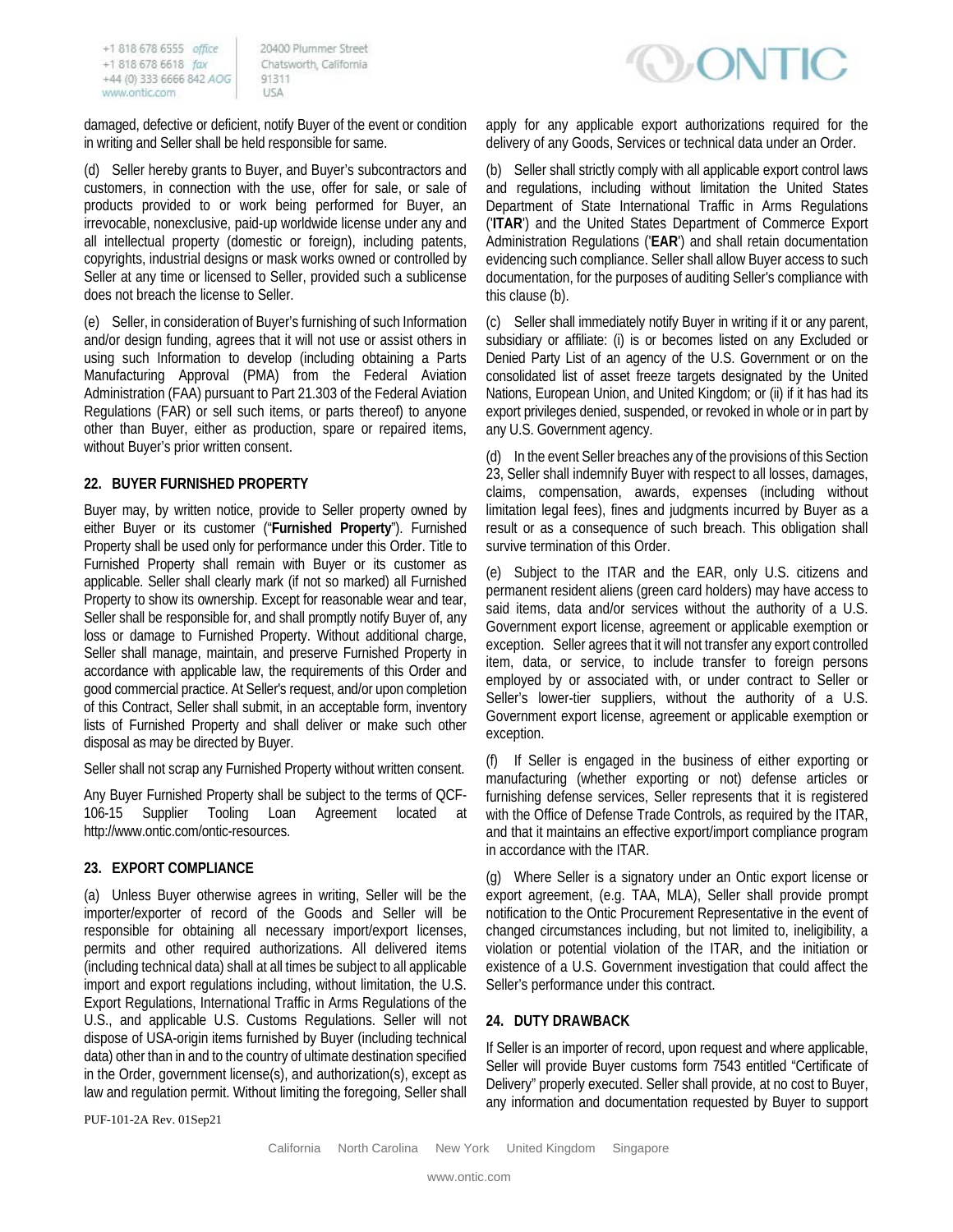20400 Plummer Street Chatsworth, California 91311 USA

any application by Buyer for duty drawback with respect to any material imported by Seller to satisfy Buyer's Order.

### **25. CONFIDENTIALITY**

Seller agrees to treat as strictly confidential all provisions of this Order and any information provided as a result of this Order including, without limitation, all drawings, specifications, schematics and formulae ('**Confidential Information**'). Confidential Information will not be disclosed to any person, corporation, or third party ("recipient"), other than to employees of Seller who have a need to know for the performance of Seller's obligation hereunder, without the prior written consent of Buyer. Consent shall not be withheld in the case of disclosure required for an investigation by a governmental authority or other mandatory legal process. Seller further agrees not to use Confidential Information to independently develop, reverse engineer or produce a product which is similar to or imitates products which are the subject of the Confidential Information, or otherwise use the Confidential Information for its own benefit or the benefit of another. Notwithstanding any document marking to the contrary, any knowledge or information which Seller shall have disclosed or may hereafter disclose to Buyer incident to the placing and filling of any Order shall not, be deemed to be confidential or proprietary information and accordingly shall be acquired free from any restriction on use or disclosure.

## **26. SUB-CONTRACTORS**

Seller shall not, in whole or in part, assign or subcontract this Order to any third party without Buyer's prior written approval.

### **27. GOVERNING LAW, JURISDICTION and VENUE**

This Order shall be governed by and interpreted in accordance with the laws of the State of California without regard to any conflicts of law provisions or rules and the Parties agree that suit may be brought for breach or interpretation of this Order exclusively in the State or Federal courts in Los Angeles, California, USA. The Parties expressly agree that the United Nations Convention for the International Sale of Goods will not apply to this Agreement and is hereby expressed waived from such application. The prevailing Party in any such legal action shall be entitled to reasonable attorney's fees and court costs in addition to any other amounts awarded as damages. The rights and remedies of Buyer hereunder are cumulative and in addition to any other rights and remedies provided by law or in equity.

### **28. MISCELLANEOUS**

**(a) English Language.** Except as the parties may otherwise agree, this Order, data, notices, shipping invoices, correspondence and other writings shall be written in the English language. In the event of any inconsistency between any terms of this Order and any translation thereof into another language, the English language meaning shall control.



**(b) Releases and Publicity.** No public release of information regarding this Order shall be made without the prior written approval of Buyer.

**(c) Compliance.** Seller represents, warrants, and covenants that it shall supply all Goods and perform all Services in compliance with all applicable federal, provincial, international, national, state and local laws, including, but not limited to, those related to anti-bribery, labor, the environmental, and health and safety. Seller represents and agrees that it has not participated in and shall not participate in any conduct in connection with this Order that violates any applicable antibribery and anti-corruption laws. Seller shall, upon Buyer's request submit, Seller's current code of business ethics and other ethics policies to Buyer for review. Seller shall immediately notify Buyer if Seller determines that it is in violation of Seller's code of conduct and ethical policies. Seller shall not offer or give a kickback or gratuity (in the form of entertainment, gifts or otherwise) for the purpose of obtaining or rewarding favorable treatment as a supplier to Buyer. If Buyer determines Seller has breached this clause (c), Buyer may cancel this Agreement upon written notice to Seller and Buyer shall have no further obligation to Seller.

**(d) Slavery / Human Trafficking**. Seller warrants that it has adequate controls in place to ensure the prevention of slavery, human trafficking, child labor and forced labor. Seller further warrants that, in the performance of this Order, it will comply with all applicable laws and regulations, including without limitation the Modern Slavery Act of 2015, relating to the prevention of slavery, human trafficking, child labor, forced labor and the ethical treatment of people. Buyer reserves the right to audit Seller's compliance with this clause (d)**.**

**(e) No Discrimination. Seller, Ontic Engineering and Manufacturing, Inc. is an equal opportunity employer and federal contractor or subcontractor. As applicable, the parties agree that they shall abide by the requirements of 41 CFR Section 60-1.4(a); 41 CFR Section 60-300.5(a); 41 CFR Section 60-741.5(a); and 29 CFR Part 471, Appendix A to Subpart A with respect to affirmative action program and posting requirements, and that these requirements are incorporated herein. Section 60-300.5 and 60- 741.5 require that covered prime contractors and subcontractors ensure nondiscrimination and take affirmative action in employment to employ and advance qualified individuals without regard to their physical or mental disability and protected Veteran status.**

**(f) Government Contracts**. For purchase orders placed by Buyer in support of and/or relating to a U.S. Government contract or subcontract, as identified on the Order, any Federal Acquisition Regulations (FAR) or Department of Defense FAR Supplement (DFARS), or NASA FAR Supplement (NFS) (collectively, "FAR Clauses") required to be included in this Order by applicable law, prime contract or higher-tier subcontract are incorporated by reference as if set forth herein. In the event that Buyer's prime contract or higher-tier subcontract is modified subsequent to the date Buyer issues this Order so as to modify or add any clause or requirement, Seller agrees to enter into a modification of this Order to insert such clause or requirements. If any such additional clause or requirement causes an